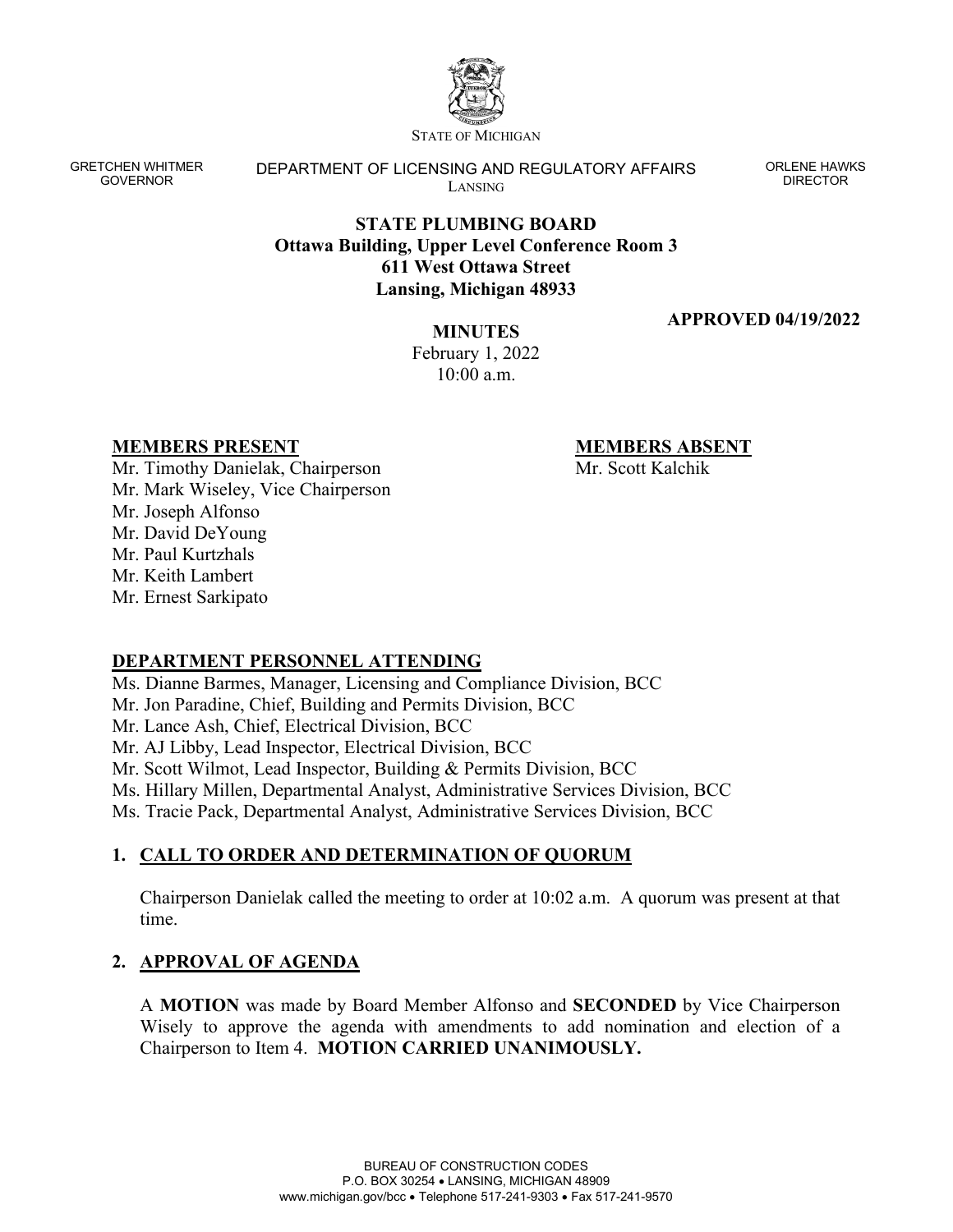## **3. APPROVAL OF MINUTES**

#### A. October 26, 2021

A **MOTION** was made by Board Member Kurtzhals and **SECONDED** by Vice Chairperson Wiseley to approve the minutes of the October 26, 2021 meeting. **MOTION CARRIED UNANIMOUSLY.**

## **4. NOMINATION AND ELECTION OF CHAIRPERSON & VICE CHAIRPERSON**

## A. Chairperson

A **MOTION** was made by Vice Chairperson Wisely and **SECONDED** by Board Member Sarkipato to nominate Board Member Danielak as Chairperson. **MOTION CARRIED UNANIMOUSLY.**

B. Vice Chairperson

A **MOTION** was made by Board Member Kurtzhals and **SECONDED** by Board Member Alfonso to nominate Board Member Wisely as Vice Chairperson. **MOTION CARRIED UNANIMOUSLY.**

### **5. APPLICANTS APPEALING DENIAL**

A. Richardo Flores – Journey Plumber Examination

Mr. Richardo Flores did not appear before the Board to appeal denial of his Application for Journey Plumber Examination under requirements of MCL 339.6115.

Following discussion, a **MOTION** was made by Vice Chairperson Wiseley and **SECONDED** by Board Member Kurtzhals to deny Mr. Flores' appeal due to lack of time required as a registered apprentice. **MOTION CARRIED UNANIMOUSLY.**

B. Todd Martin - Journey Plumber Examination

Mr. Todd Martin appeared before the Board to appeal denial of his Application for Journey Plumber Examination under requirements of MCL 339.6115.

Following discussion, a **MOTION** was made by Vice Chairperson Wiseley and **SECONDED** by Board Member Sarkipato to deny Mr. Martin's appeal due to lack of time required as a registered apprentice. **MOTION CARRIED UNANIMOUSLY.**

Due to confusion with names McCain and McCann, Item E was addressed before Item C.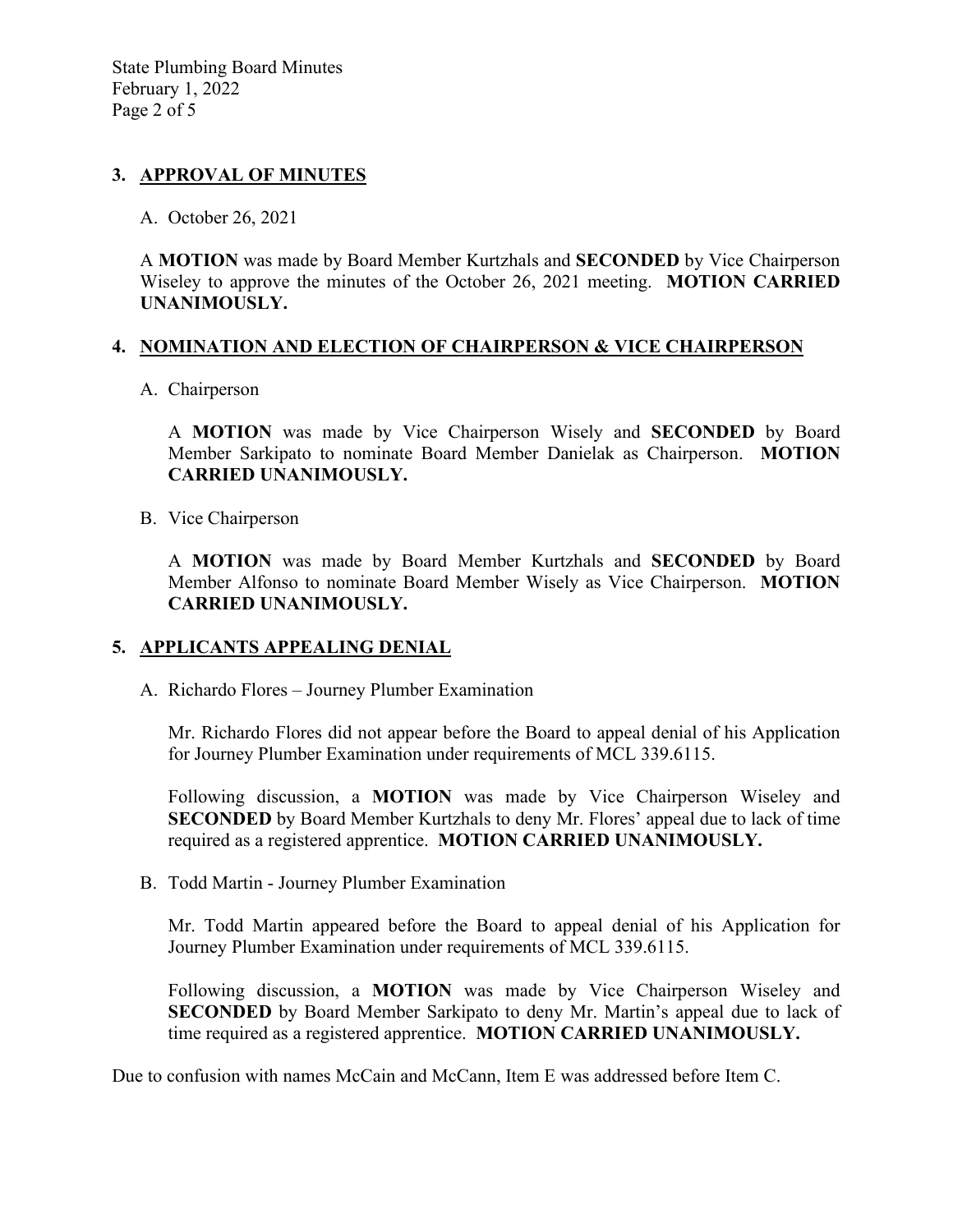C. Howard McCain Jr. - Journey Plumber Examination

Mr. Howard McCain Jr. did not appear before the Board to appeal denial of his Application for Journey Plumber Examination under requirements of MCL 339.6115.

Following discussion, a **MOTION** was made by Board Member Kurtzhals and **SECONDED** by Board Member Alfonso to deny Mr. McCain's appeal due to lack of proper documentation and lack of time required as a registered apprentice. **MOTION CARRIED UNANIMOUSLY.**

D. Kody Smith - Journey Plumber Examination

Mr. Kody Smith appeared before the Board to appeal denial of his Application Journey Plumber Examination under requirements of MCL 339.6115.

Following discussion, a **MOTION** was made by Board Member Kurtzhals and **SECONDED** by Vice Chairperson Wiseley to deny Mr. Smith's appeal due to lack of time required as a registered apprentice. **MOTION CARRIED UNANIMOUSLY.**

E. Dylan McCann – Master Plumber Examination

Mr. Dylan McCann appeared before the Board to appeal denial of his Application for Master Plumber Examination under requirements of MCL 339.6113.

Following discussion, a **MOTION** was made by Board Member Kurtzhals and **SECONDED** by Board Member Alfonso to deny Mr. McCann's appeal due to lack of time required as a registered journey plumber. **MOTION CARRIED UNANIMOUSLY.**

F. Justin Myers - Master Plumber Examination

Mr. Justin Myers appeared before the Board to appeal denial of his Application for Master Plumber Examination under requirements of MCL 339.6113.

Following discussion, a **MOTION** was made by Vice Chairperson Wiseley and **SECONDED** by Board Member Kurtzhals to deny Mr. Meyers' appeal due to lack of holding active journey plumber license for two (2) years immediately preceding application for master license. **MOTION CARRIED UNANIMOUSLY.**

### **6. UNFINISHED BUSINESS**

A. Supply Source Products – Isotubi-USA Steel Joining System

Supply Source Products' Petition Application for Certificate of Acceptability for the Isotubi-USA Steel Joining System was presented to the Board.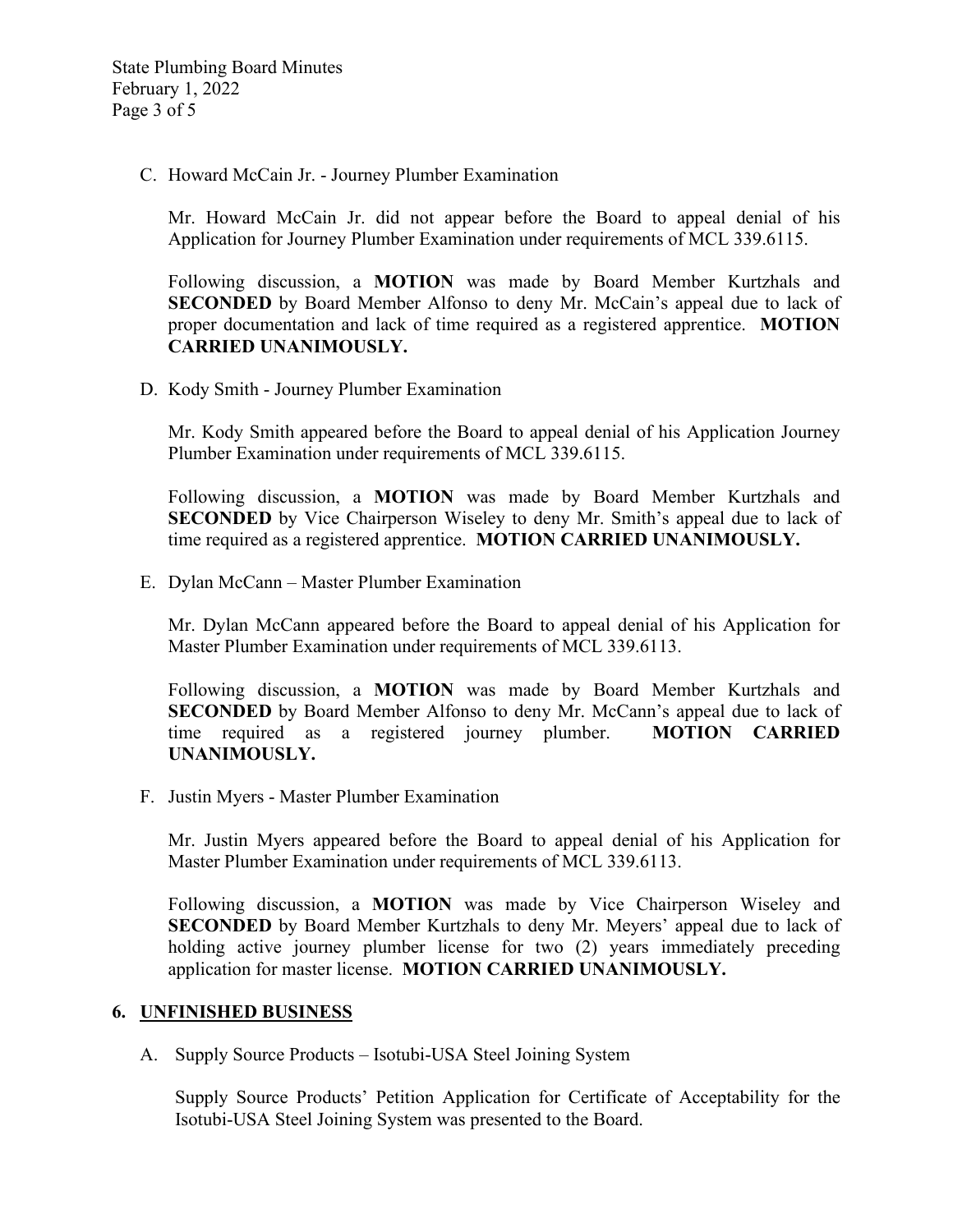Mr. Higdon was not present to provide testimony for the review.

Following discussion, a **MOTION** was made by Board Member Alfonso and **SECONDED** by Vice Chairperson Wiseley to recommend approval of Mr. Higdon's Petition Application for Certificate of Acceptability to the State Construction Code Commission. **MOTION CARRIED UNANIMOUSLY.**

B. 2018 Michigan Plumbing Code Status

Chairperson Danielak asked staff for clarification on PVC piping being removed from Chapter 11, Table 1102.4. Director Lambert explained the Bureau's aware of the situation and a correction is being worked on to resolve the issue

C. 2018 Michigan Plumbing Code Questions Update

Exam questions have been created and reviewed by the Bureau's Building, Electrical, Mechanical, Plumbing Divisions for accuracy.

The Board was concerned there was no input from its subcommittee; however, the subcommittee acknowledged it had not been able to make progress in creating questions. With Chief Neuman's retirement, Chief Kalakay of the Bureau's Mechanical Division is temporarily managing the Plumbing Division and was unaware of the Board's subcommittee. Additionally, Executive Order 2017-3 gives authority, powers, duties, functions, and responsibilities to the Department with the Board being advisory in nature.

D. Update on Practical Exam

The first two (2) new practical examinations will be administered in February and May 2022 in Lansing by Bureau employees including plumbing inspection staff as proctors.

Chairperson Danielak asked for an update on how the February examination goes.

# **8. NEW BUSINESS**

A. Plumbing Division Report

The Bureau has been unsuccessful in being able to hire a new Chief for the Plumbing Division. Therefore, Chief Kalakay will continue to temporarily manage this program.